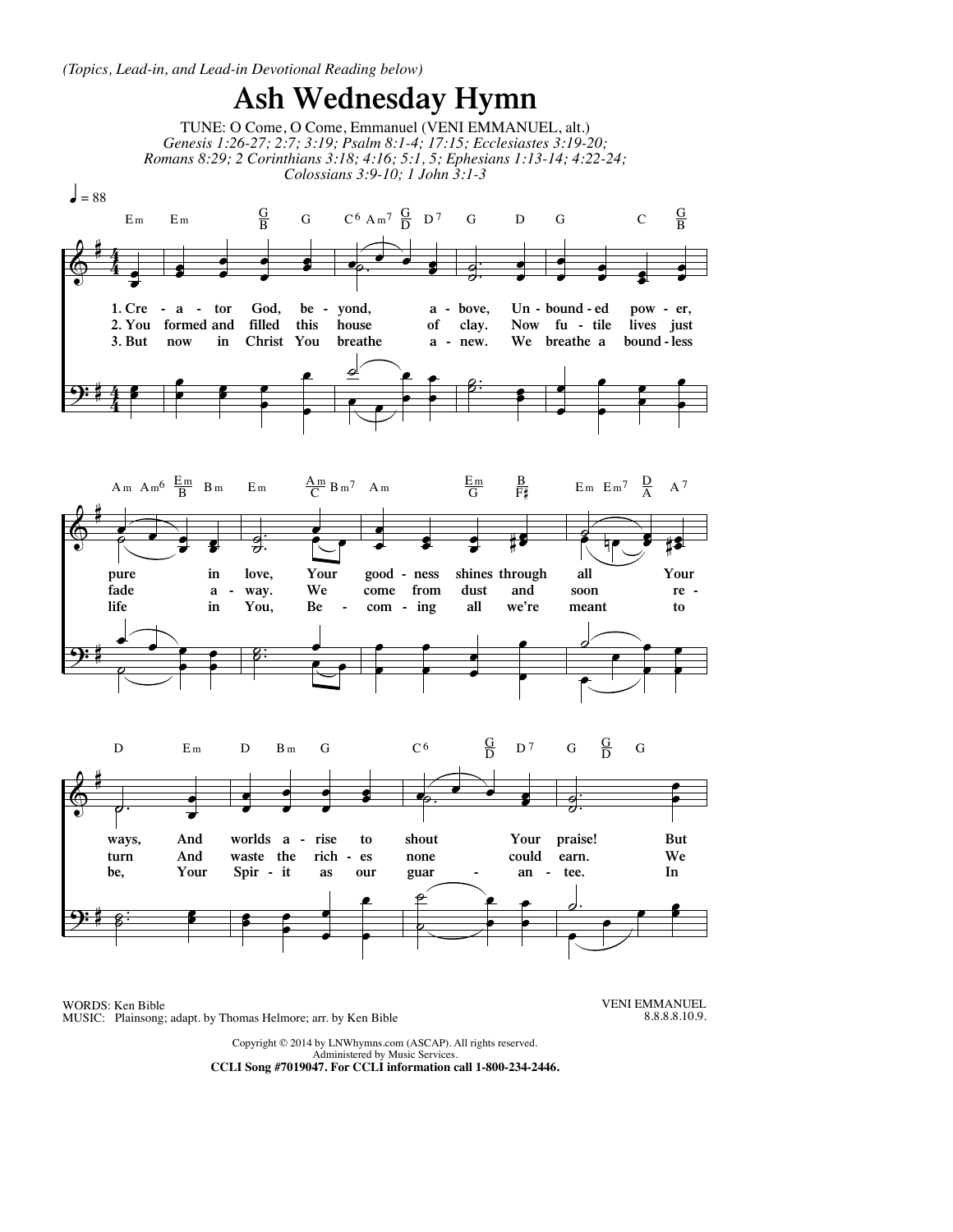

- TOPICS: Ash Wednesday; Creator; Holiness; Holy Spirit; Lent-Easter; Repentance & Forgiveness
- LEAD-IN: *By the sweat of your face*<br>*You will eat bread,*<br>*Till you return to the ground,*<br>*Because from it you were taken;*<br>*For you are dust*,  *And to dust you shall return.* (Genesis 3:19, NASB)

## LEAD-IN DEVOTIONAL READING:

## **Sharing His Life**

My wife and I have enjoyed browsing through antique shops. I got hooked on them years ago when I collected old books. So when she and I got the chance to spend a weekend away together, we decided to tour the small towns nearby and visit their shops.

The weekend was wrapping up, and we were in Gower, Missouri. In a small store there I came across a funeral card for a man who had died in 1887. Reading the card, I couldn't help thinking about that man. He brought to mind the countless individuals around the world who have come and gone, seemingly unknown and unremembered. So many people. So many generations. We are like flowers. We bloom and proudly spread our petals toward the sun, only to die as quickly as we came, leaving little sign of our coming or our going. What difference does our living make? What does it matter that I, or any of us, were ever here?